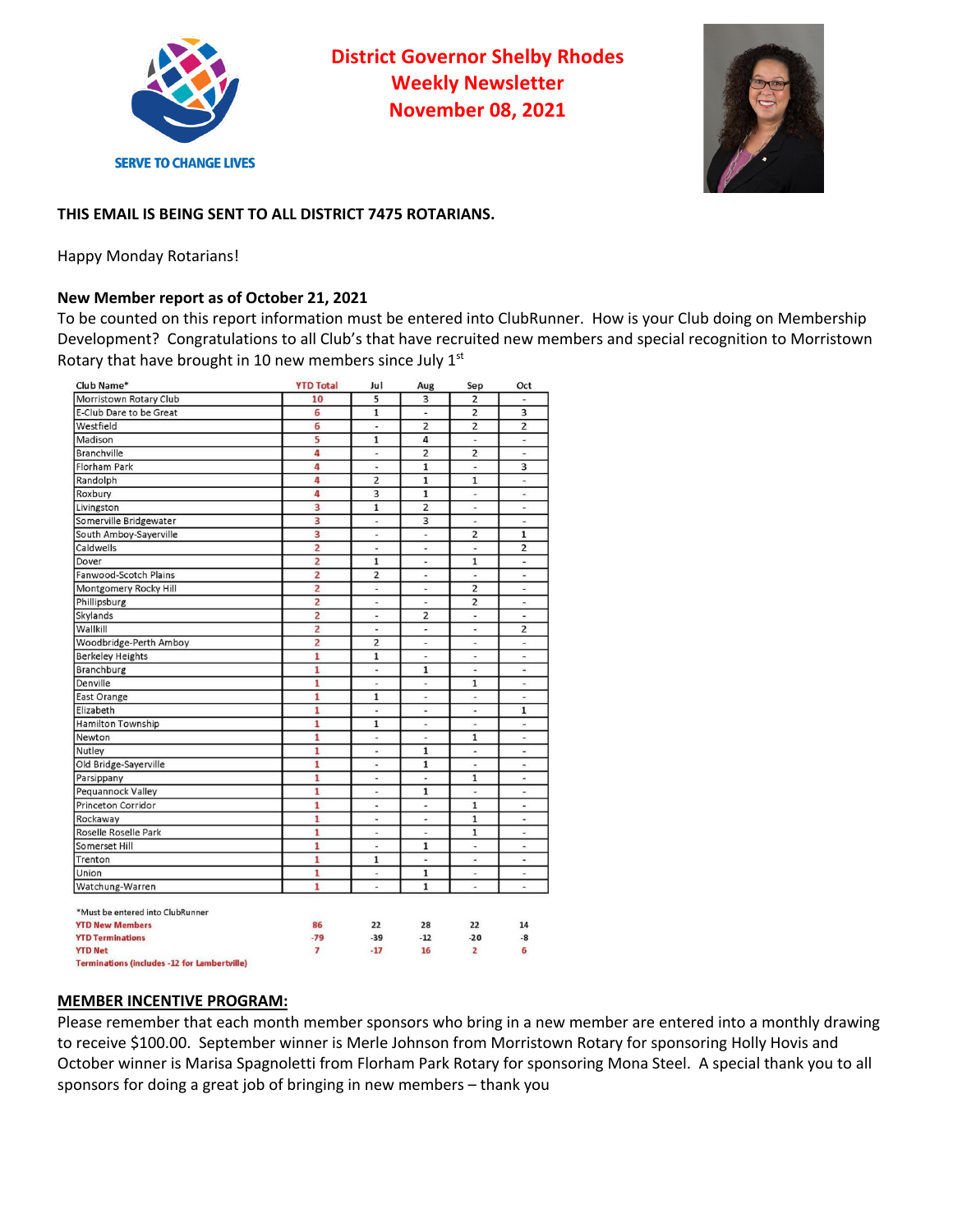September winner is Merle Johnson from Morristown Rotary for sponsoring Holly Hovis and October winner is Marisa Spagnoletti from Florham Park Rotary for sponsoring Mona Steel. A special thank you to all sponsors for doing a great job of bringing in new members – thank you

## **MEMBERSHIP LUNCH & LEARN DATE CHANGE**

The Membership Lunch and Learn originally schedule for November 26<sup>th</sup> (Friday after Thanksgiving) is being changed to Friday, December 3<sup>rd</sup>, 12 noon via Zoom. This lunch and learn is specifically for the individual in your club that keeps your membership information up to date most likely the Club Secretary or Club Membership Chair. The topic will be how to get your member data up to date in preparation for the semi-annual RI Dues billing that happens in early January. Learn how to sync your district/club data base to match Rotary International database. Sync/compare individual members, officers, clean up old records and more.

**Lunch and Learn Membership CLICK to Register** 

# **IRS TAX DEADLINE IS NOVEMBER 15 FOR MOST CLUBS**

**Please see attached information from Rotary International regarding filing Club tax returns.**

# **WHAT'S UP IN CLUBS AROUND THE DISTRICT:**

CLICK HERE to access this week's article on the District website. How does your Club get featured next week? Simply email your news to Rotary7475news@gmail.com. Our deadline is every Friday around 5 pm.

**NOW'S THE TIME TO ELECT YOUR 2022-23 CLUB OFFICERS AND REPORT SAME IN CLUBRUNNER AND IN ROTARY.ORG BY DECEMBER 31.** It is very important Clubs enter this data by December 31 so targeted communications can be directed to the correct 2022-23 officers.

Below are video instructions on how to enter officers from the District database and instructions on how to enter for your Club's database if you club subscribes to ClubRunner Entering Officers - Club Level Entering Officers - District Level

#### **UPCOMING EVENTS:**



**Thursday, November 18 at 7 pm – Gift of Life of New Jersey Annual Meeting** – Gift of Life's mission is to save the lives of children by providing resources to treat congenital heart defects. Children are brought to the United States for surgery plus overseas missions to train foreign surgeons and bring them needed equipment through Gift of Life's efforts. Come learn about the organization's efforts during the pandemic year. **If your Club would like to present its annual contribution to Gift of Life at the virtual meeting, please contact PDG Jim Allison, Gift of Life NJ Chair, by email at JRA188@aol.com so he can add your Club's name to the agenda**. This session is online via Zoom. Advance registration required. Please sign-up here.

**Tuesday, January 11 at 6 pm – District Leadership Meeting** – Save the date District Officers, Executives, Leaders and Club Presidents for this in-person meeting. More details to follow as we get closer to the event.